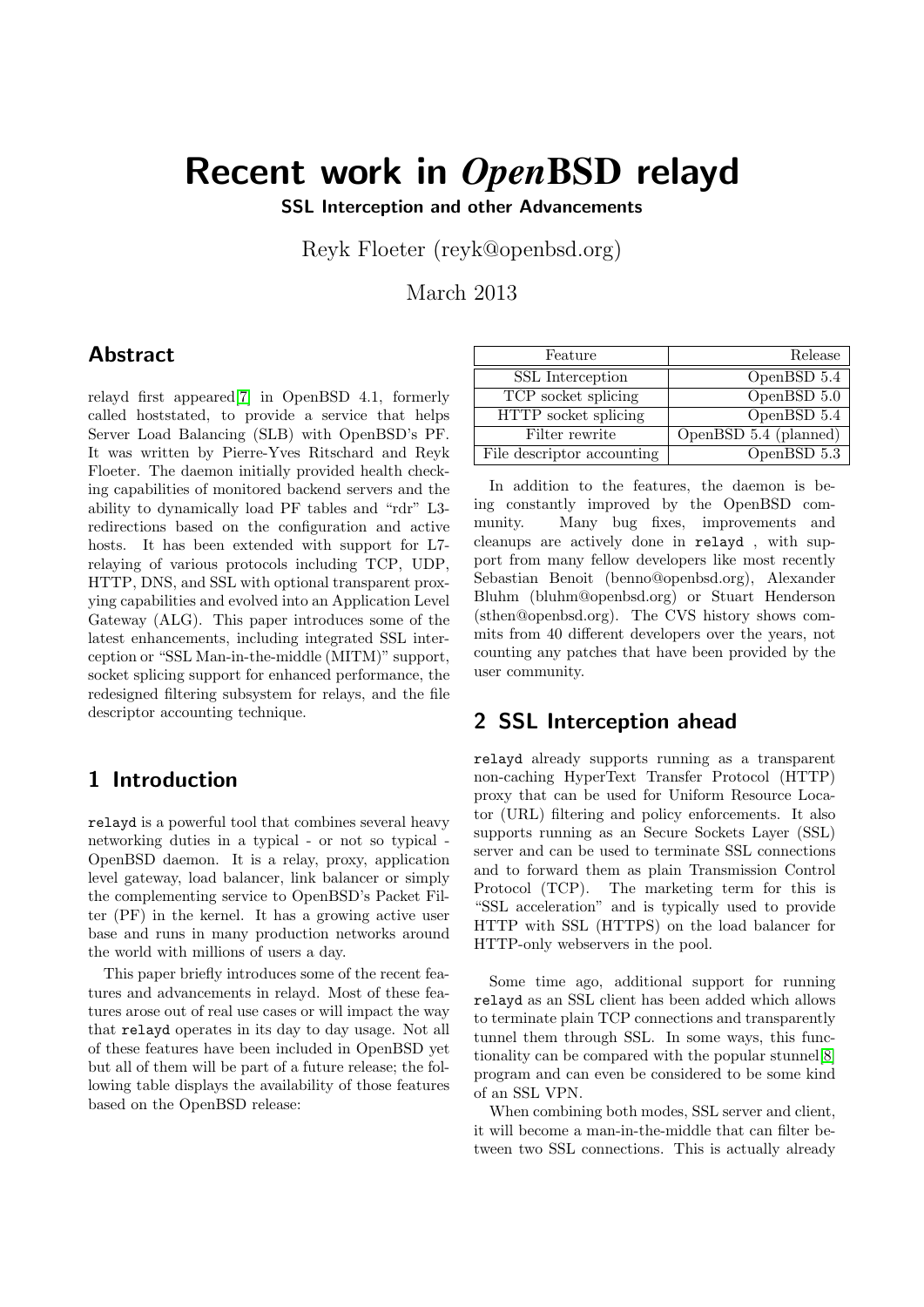possible with the current version of relayd . However, for an effective SSL-MITM, or "SSL Interception", it also has to do some trickery with the certificates. An SSL client, especially web browsers for HTTPS, will normally check the server certificate to match at least the following conditions:

- a) Is the certificate valid?
- b) Is it signed by a trusted and valid Certificate Authority?
- c) Does it pass additional policy checks, most importantly having a matching domain name in the certificate?

Some existing solutions and firewall vendors support SSL interception (e.g. for URL filtering on secured connections) by generating client certificates on-thefly with a local Certificate Authority (CA) that is accepted by the clients. This way, secured HTTPS connections from web browsers behind a corporate gateway can be URL-filtered and "intercepted". The remaining problem is that the web browsers normally dont recognize the local CA, but having a corporate infrastructure allows the deployment of a custom CA certificate on internal clients. Another solution is to obtain an official CA with private key or to get an intermediate CA - a local CA signed by an official CA. Getting an official CA or intermediate CA for SSL Interception is normally only possible for governmental authorities (e.g. TURKTRUST in Turkey), or people who have access to a possibly compromised CA (e.g. DigiNotar in the Netherlands). Regarding the large number of official CAs that are accepted by modern browsers, it is supposedly a fairly common practice that keeps on questioning the CA model itself.

The major problem is that the CA model obviously depends on third parties that can only marginally be trusted. Server certificates are only signed by a single CA - it is a hierarchical model and not a network of trust - and browsers do not offer a user-visible way to double-check the certificates over an alternative channel.

There is currently no active solution to improve the situation yet and this practical paper neither proposes an effective solution nor discusses any other proposals. However, there a few countermeasures that are used to mitigate the problem:

Client-side SSL storage: The OS and application implementations simply try to make it harder to install custom CAs and to display even more warnings if anything suspicious has been detected. The Safari web browser on Apple's OSX uses the system key chain that requires superuser privileges to import custom CA Root certificates - simply accepting and trusting the certificate in the browser will not stop Safari from warning the user about the unofficial certificate.

Server-side monitoring: It has been reported that Google is actively monitoring the certificates when accessing its own servers with the Chrome browser which allows the company to detect possible interception attempts. This shouldn't be a problem for interception behind a corporate gateway with a local CA - but it allowed Google to detect the misused CA certificate that was issued by TURKTRUST[\[3\]](#page-5-2) to a governmental authority in Turkey.

**Manual validation:** And, of course, users can try to compare the returned server certificates over different channels, for example by accessing a public SSL side from different locations and Internet connections like the corporate network and a mobile network.

#### 2.1 A controversial Implementation

This situation inspired the implementation of SSL Interception for relayd . If "SSL Interception" is a fairly common feature in commercial firewall products, for example from Juniper[\[5\]](#page-5-3) or Check Point[\[4\]](#page-5-4), why shouldn't it be freely available in OpenBSD as open source software? This might even have the effect that the increased availability of the feature will raise the awareness of the problem and lead to practical solutions in the future.

The code is not part of OpenBSD's official source tree yet, but a patch has been posted to its "tech@openbsd.org"[\[6\]](#page-5-5) mailing list, will be committed soon and will be included in the next official OpenBSD 5.4 release.

When relayd is configured for SSL Interception, it will listen for incoming connections that have been diverted to the local socket by PF. Before accepting and negotiating the incoming SSL connection as a server, it will look up the original destination address on the diverted socket, and pre-connect to the target server as an SSL client to obtain the remote SSL certificate. It will update or "patch" the obtained SSL certificate by replacing the included public key with its local server key because it doesnt have the private key of the remote server certificate. It also updates the X.509 issuer name to the local CA subject name and signs the certificate with its local CA key. This way it keeps all the other X.509 attributes that are already present in the server certificate, including the "green bar" extended validation attributes. Now it finally accepts the SSL connection from the diverted client using the updated certificate and continues to handle the connection and to connect to the remote server.

#### 2.2 Configure the Man in the Middle

This section describes a simple configuration to test the SSL Interception with HTTPS connections by using a local CA. It depends on the latest version of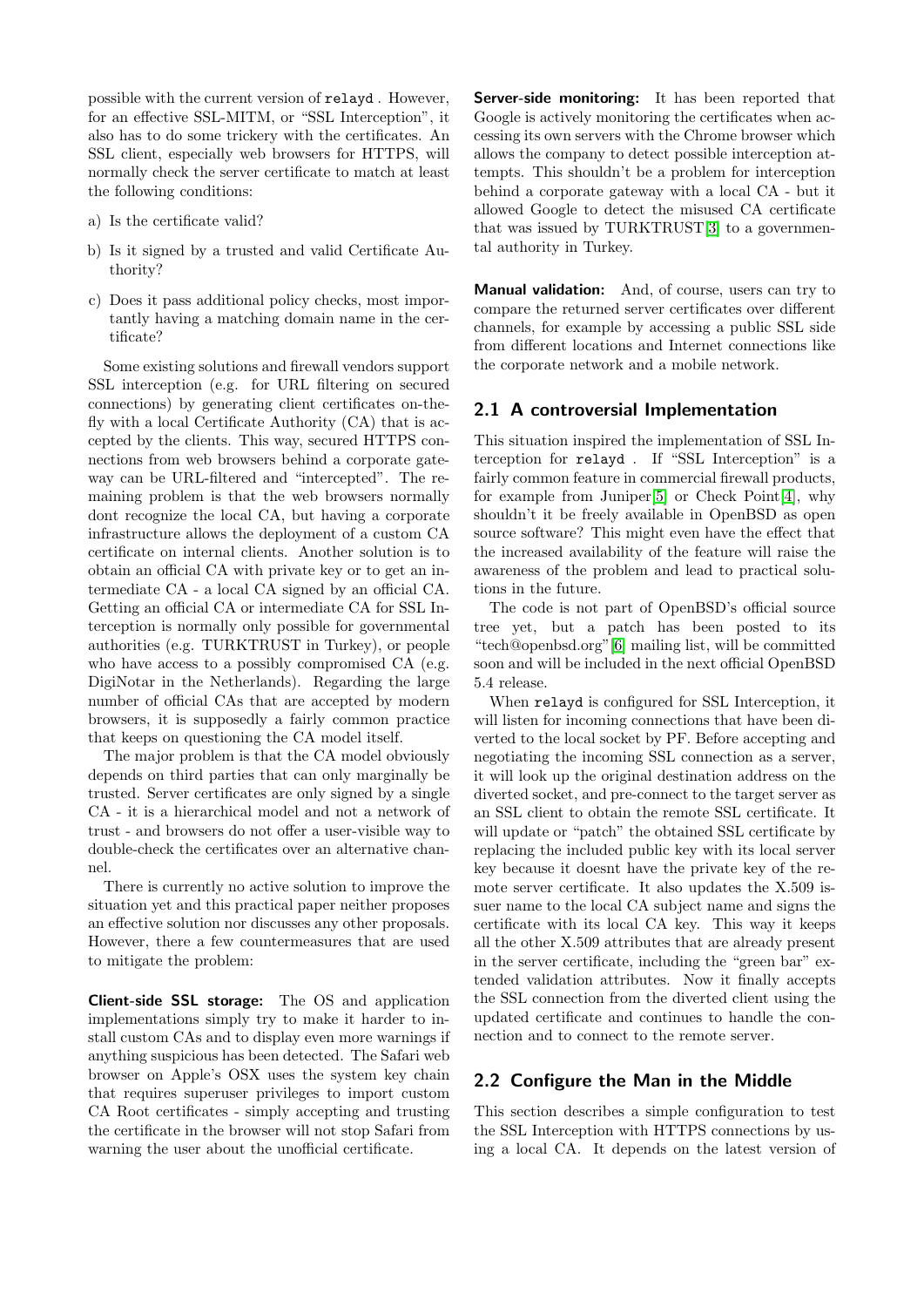relayd in OpenBSD 5.3 and the patch that can be found in the mailing list archives, if it is not already part of the official source tree. As an obligatory disclaimer: this should only be used with a CA certificate and private key that were legally created or obtained and it should carefully respect if the privacy policy of the individual environment allows to intercept encrypted HTTPS/SSL connections.

The first step is to generate a local CA key and certificate that will be used for intercepted SSL connections. The resulting ca.crt file includes the public CA certificate in Privacy Enhanced Mail (PEM) format that should be installed on the clients - the web browsers or SSL keychains. Most systems support importing the CA certificate by simply opening it in the browser from a URL or file.

```
# openssl req -x509 -days 365 -newkey
rsa:2048 -keyout /etc/ssl/private/ca.key
-out /etc/ssl/ca.crt
```
The relay SSL server also needs a private key and certificate for the 127.0.0.1 address. relayd will attempt to look up a private key in /etc/ssl/private/127.0.0.1:8443.key and a public certificate in /etc/ssl/127.0.0.1:8443.crt. If these files are not present, it will continue to look for /etc/ssl/private/127.0.0.1.key and /etc/ssl/127.0.0.1.crt without the port specification. The certificate will not be used in interception mode, as it will be replaced on-the-fly, but is required to start the SSL service.

The next step is to configure an appropriate line for PF in /etc/pf.conf that will divert any HTTPS traffic that is coming from an internal interface to the local relay service. Please note "divert-to" method is the preferred way for redirecting traffic to a local service and should be used instead of the older "rdrto" whenever applicable.

PF configuration in /etc/pf.conf:

# Divert incoming HTTPS traffic to relayd pass in on vlan1 inet proto tcp to port 443\ divert-to localhost port 8443

The final step is to configure and run relayd . The relayd.conf configuration file must include two new "ssl ca" directives that specify the CA key with a mandatory password and the related CA certificate.

```
relayd configuration in /etc/relayd.conf:
```
http protocol httpfilter { return error

label "Get back to work!"

request url filter "facebook.com/"

```
# New directives for SSL Interception
        ssl ca key "/etc/ssl/private/ca.key"
password "humppa"
        ssl ca cert "/etc/ssl/ca.crt"
}
relay sslmitm {
        listen on 127.0.0.1 port 8443 ssl
        protocol httpfilter
        forward with ssl to destination
}
```
When testing the SSL Interception, clients can recognize that all server certificates are signed by the same local CA.

# 3 High-speed with Socket Splicing

In a traditional configuration, an application layer relay accepts and terminates a connection from a client, opens a second connection to a selected server and passes - or "relays" - all data between client and server with the additional ability to filter content and headers of the OSI Layer 7 (L7) protocol. All the data of the received packets have to be send from the kernel to the relay process in user space, copied to the other socket and copied back to the kernel that sends out data to the other side. In contrast to normal forwarding or routing that is completely done on the IP-level in the kernel, this introduces a significant performance penalty.

Socket splicing is a kernel-supported feature that can significantly improve the performance of TCP or User Datagram Protocol (UDP) relaying. It was implemented by Alexander Bluhm (bluhm@openbsd.org) in early 2011 and first available in the OpenBSD 5.0 release. The idea behind socket splicing is that the kernel can be instructed to directly forward any data between two opened sockets without copying it to a user space process. Just passing the stream of socket buffer data from one socket to another in the kernel can gain a performance that is almost comparable to pure OSI Layer 3 (L3) routing, especially when using an effective "zero-copy" in the kernel.

The socket splicing implementation for OpenBSD allows to connect two socket file descriptors. The SO SPLICE socket option can instruct the kernel to pass any subsequent data directly between the specified socket without sending anything to the user space process:

```
if (setsockopt(fd1, SOL_SOCKET,
   SO_SPLICE, \&fd2, sizeof(int)) == -1)
        return (-1);
```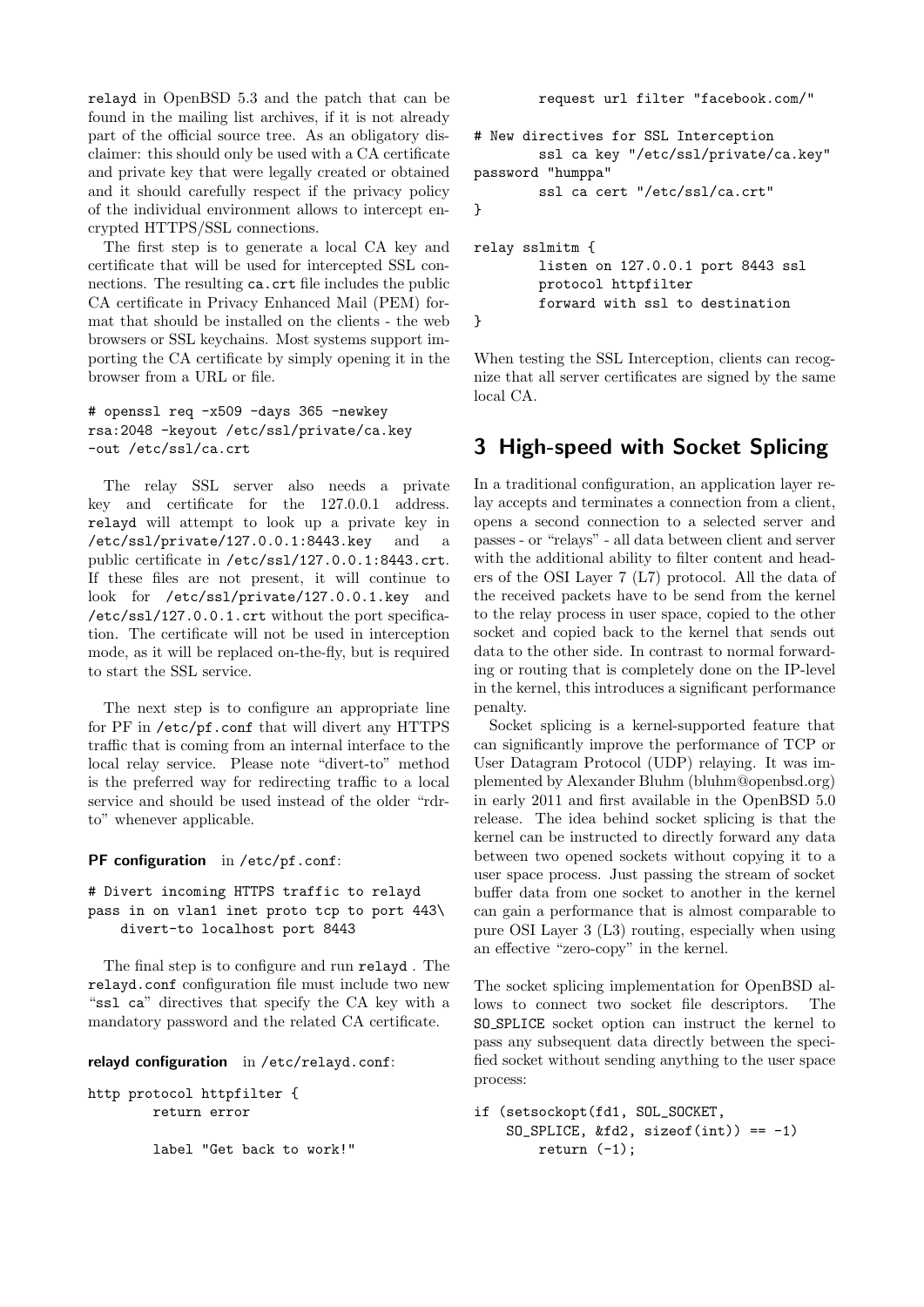The initial implementation only allowed to enable socket splicing for a given connection once and for an unspecified amount of data. This only worked for plain TCP connections without any content inspection by the user space process or with simple application protocols with single initial headers. In the HTTP case, this would allow to inspect a single request or response header in user space and switch to splicing for the remaining content body. This obviously fails with connections that include multiple requests and responses, like "HTTP Keep-Alive" or "Chunked Encoding" in HTTP 1.1.

As an extension, an optional alternative form of the socket option call allows to pass a maximum content length and timeout to the kernel, before it returns to normal operation and continues to pass any subsequent data to the user space process again:

```
bzero(&sp, sizeof(sp));
sp(sp_fd = fd2;sp.sp_max = content_length;
sp.sp_idle = timeout;
if (setsockopt(fd1, SOL_SOCKET,
    SO_SPLICE, \&sp, sizeof(sp)) == -1)
        return (-1);
```
This allows to handle mixed control/data or header/body streams. It was only partially adopted for relayd until recently in 5.3-current and the daemon now fully supports splicing of persistent HTTP connections with normal or chunked encoding transfers.

#### 3.1 Zero configuration zero copy

The configuration of splicing in relayd.conf is very simple: it is enabled by default and does not need any additional configuration options. relayd will use splicing for all supported scenarios unless it is explicitly disabled with the tcp no splice configuration directive in the relay's protocol section.

# 4 Announcing the Filter Rewrite

The current implementation for relaying HTTP(S) connections provides a yet powerful filtering API that allows to operate on HTTP headers, cookies and URL elements. It can be used for various actions supporting the HTTP relay, including modification of headers or URL filtering. For example, a load balancer might inject an X-Forwarded-For header that includes the original client address or a transparent proxy might use URL filter lists to restrict access to public web pages.

The current implementation has been proven and works well with "huge" filter lists; relayd supports millions of URLs in the filter. Nevertheless, the filtering grammar and API lack some desired features that would be hard to implement in the current way. It is built around an HTTP-centric view that does not allow to filter on other parameters of the connection and it does not allow more advanced actions, like target host selection based on an URL path.

The new implementation will replace the current one by introducing a completely new grammar and by replacing the internal code of the filtering implementation. It follows the following design decisions:

- Use a new grammar that is loosely based on PF's style.
- Provide a more flexible interface that can also filter on TCP/IP options and other protocol headers like DNS.
- Improve and simplify the internal implementation and "filter hooks".
- Turn relayd into an ALG.

#### 4.1 Filter Hooks

The original implementation tried to filter and modify the headers inline directly when the data stream is red. It was also based on a red-black (RB) tree to look up headers and values quickly. This worked well with the initial implementation but added problems after adding additional features that could not always allow inline modification of the header stream or would not work with the RB tree. The code was modified to handle all kinds of special cases by adding many different "HOOKs" and by extending the RB tree with attached linked lists.

#### Old filtering HOOKs

Each HOOK calls the filtering subsystem to look up certain attributes in the tree and its connected lists. It ended up with four different places that independently use their HOOKs based on fairly complicated states in relayd 's internal HTTP session handling. The efficiency of the inline modifications might improve the performance of the header handling and lower the initial connection latency but the complexity of the code has grown in a way that introduced a potentially critical and hardly maintainable complexity.

- 1. per-line header filter
	- a) gather information
		- path  $\rightarrow$  HOOK
		- url  $\rightarrow$  HOOK
		- http header  $\rightarrow$  HOOK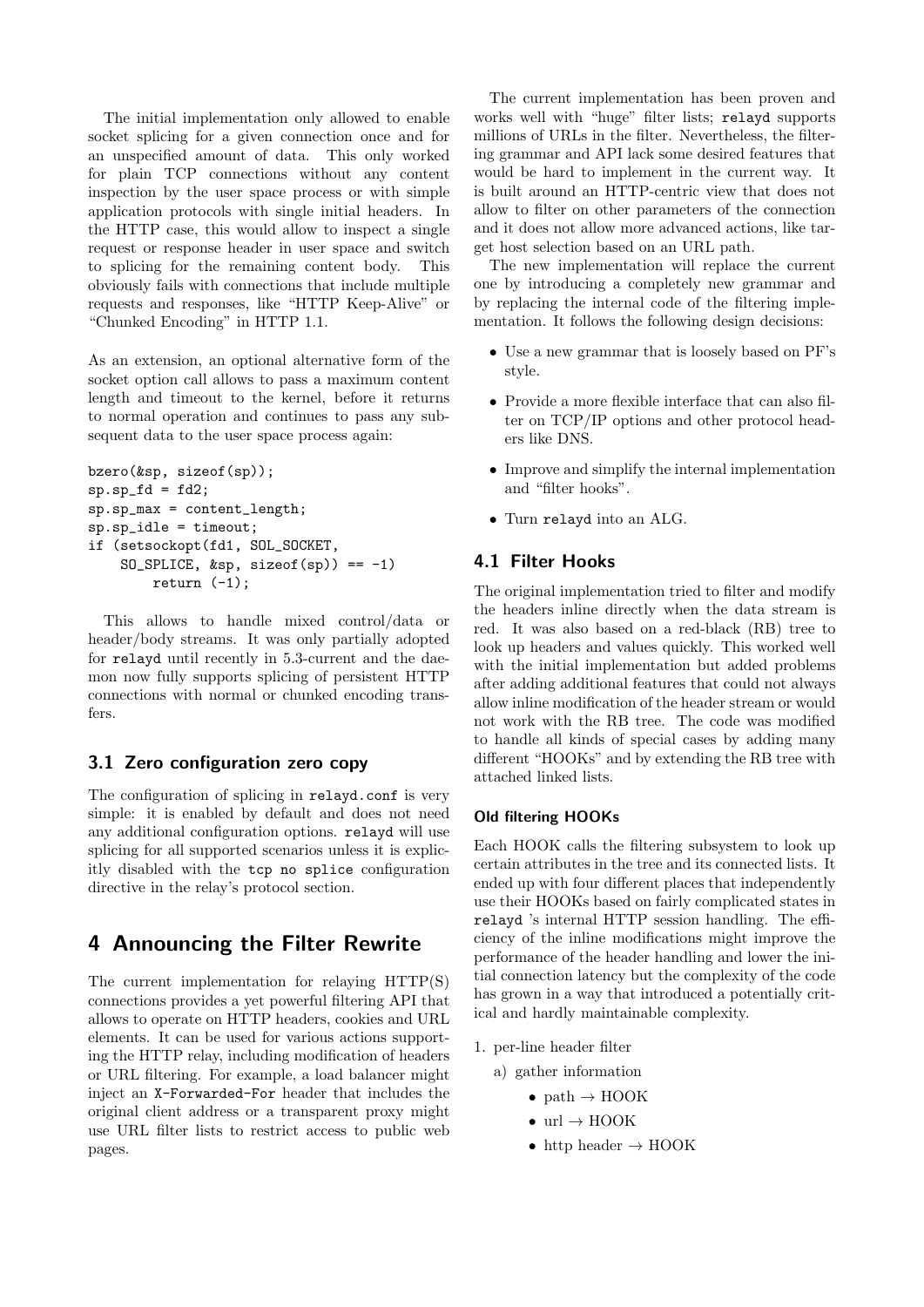- b) modify/delete headers
- c) action
- 2. after headers: resolve information
	- a) append/check headers  $\rightarrow$  HOOK
	- b) action

#### New filtering HOOKs

The new filtering implementation replaces the RB tree and attached linked lists of the filter rules with a linked list of last matching filtering rules. Additional treebased lookups will only be used for large lists of similar items, like URL filter lists. The implementation is heavily inspired by PF's internals and is using its "skip step" algorithm to speed up the otherwise linear scan through the list. When loading the rules, relayd calculates skip steps to determine the next applicable rule for a possible input. For example, if a connection is TCP and the next 100 hundred rules only match for UDP, the "skip steps" would pre-calculate a pointer to the next rule that could possibly match and the filter would not have to evaluate these 100 rules for the current connection. Support for inline modifications of the header stream has been removed and replaced with a simple approach that is much more flexible. The relay code will always gather information about the connection and collect all headers and related information in a meta header (or "descriptor") first. It only uses one HOOK into the filter engine that handles all supported lookup types in the single list of filter rules. Any modifications to the headers are applied to the meta header before the final forwarding decision is done (block, pass or alternative target selection) and a newly constructed header is written to the output stream.

- 1. gather information
	- a) read input header
	- b) create meta header ("descriptor")
- 2. resolve information
	- a) scan/modify meta header  $\Rightarrow$  HOOK
	- b) action
	- c) create output header

#### 4.2 Grammar

#### Old HTTP-centric view

| $+$ --------+ request |                   | relayd                  |        |  |
|-----------------------|-------------------|-------------------------|--------|--|
|                       |                   | ----------------------- |        |  |
|                       | client   response |                         | server |  |
|                       | ------------      |                         |        |  |
|                       |                   |                         |        |  |

As the filter language was implemented to handle HTTP filtering, it was built around HTTP features. The request/response-based protocol with an almost consequent use of key/value pairs and a strict separation between client and server is hard to adopt to some other more bidirectional and stream-oriented protocols. Additionally, the original language does not have any obvious matching order because the implementation uses a tree-based "best match" of the rules. And last, this approach made it almost impossible to add any advanced actions to the session handling, for example the possibility to select an alternative forwarding target based on various filtering criteria.

```
header append "$REMOTE_ADDR" \
    to "X-Forwarded-For"
header append "$SERVER_ADDR:$SERVER_PORT" \
    to "X-Forwarded-By"
header change "Connection" to "close"
# Block disallowed sites
label "URL filtered!"
request url filter "www.example.com/"
# Block disallowed browsers
label "Please try a <em>different
Browser</em>"
header filter \
    "Mozilla/4.0 (compatible; MSIE *" \
    from "User-Agent"
# Block some well-known Instant Messengers
label "Instant messenger disallowed!"
response header \
    filter "application/x-msn-messenger" \
```

```
from "Content-Type"
response header filter "application/x-icq" \
   from "Content-Type"
response header filter "AIM/HTTP" \
   from "Content-Type"
```
#### New PF-style filter language

| $+ - - - - - - - +$                        | in +--------+ out              |  | $+ - - - - - - - +$ |  |
|--------------------------------------------|--------------------------------|--|---------------------|--|
| <b>The Common</b>                          | ------>               -------> |  |                     |  |
| client   req out  relayd   resp in  server |                                |  |                     |  |
|                                            |                                |  |                     |  |
| +--------                                  | -----------                    |  |                     |  |

The new grammar uses some well-known keywords from PF including block, pass and match. The language introduces last matching rules that will be evaluated in linear order. The match keyword allows to add sticky actions to matching input but does not alter the decision of subsequent block or pass rules if the connection will be rejected and closed. The new implementation also adds support for filtering based on TCP/IP information (addresses, protocols, ports